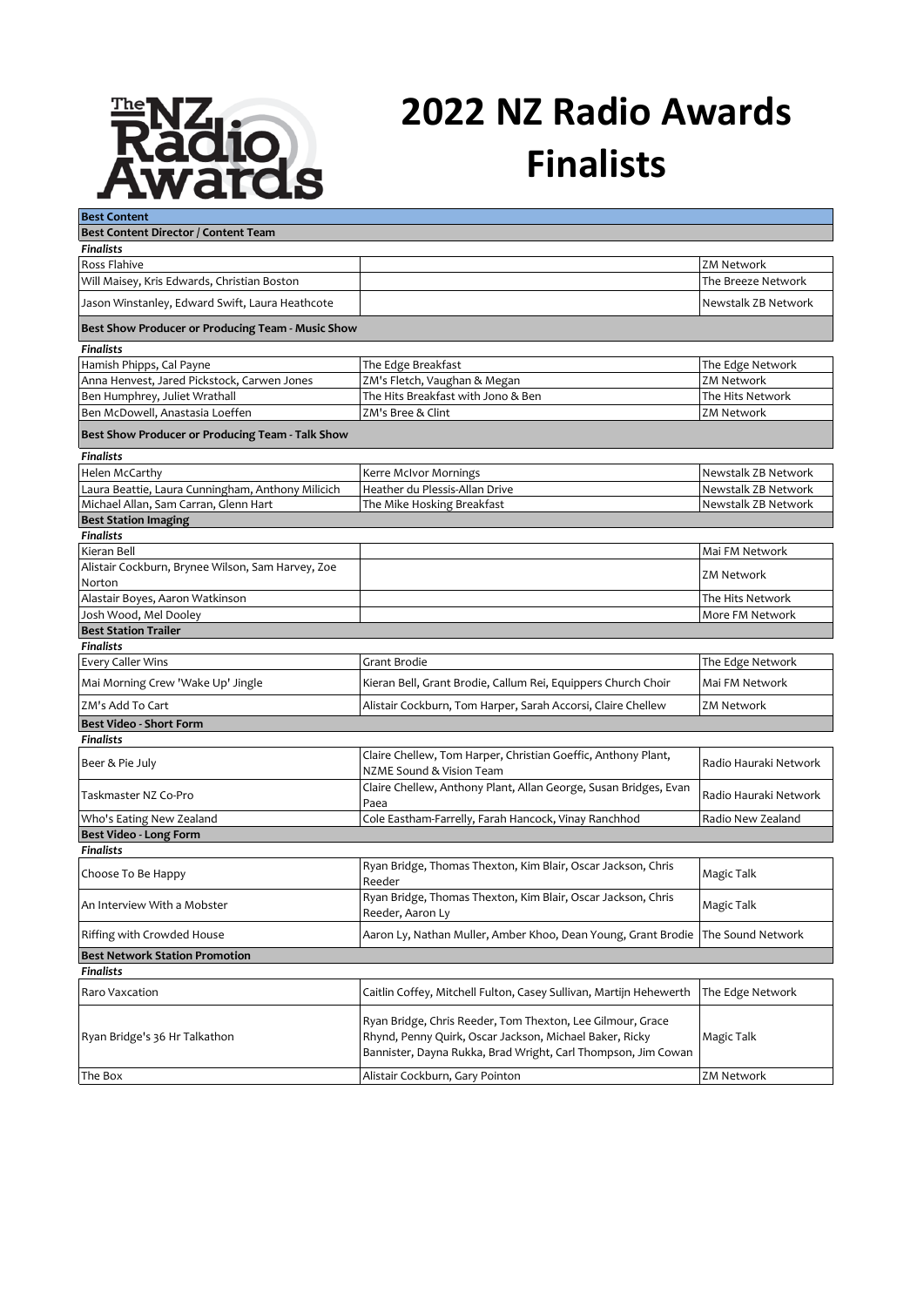| <b>Best Single Market Station Promotion</b>          |                                                                                                                                                                                                                                                                                                                                                                                             |                                 |
|------------------------------------------------------|---------------------------------------------------------------------------------------------------------------------------------------------------------------------------------------------------------------------------------------------------------------------------------------------------------------------------------------------------------------------------------------------|---------------------------------|
| <b>Finalists</b>                                     |                                                                                                                                                                                                                                                                                                                                                                                             |                                 |
| \$5,000 Birthday Bingo!                              | John Markby, Angela 'Flash' Gordon, Tauha 'Toast' Te Kani, Tania<br>Burgess, Sara O'Dwyer, Mel Dooley                                                                                                                                                                                                                                                                                       | More FM Northland               |
| Breeze Jingle in Te Reo Māori                        | Robert Rakete, Jeanette Thomas, Braydon Priest, Grace Rhynd,<br>Will Maisey, Hemi Kelly, Waimarie Kakahi                                                                                                                                                                                                                                                                                    | The Breeze Auckland             |
| Nick The Tix                                         | Mitchell Fulton, Hilary Schroeder, Steve Broad, Todd Fisher, Nikita<br>Leck, Jess Taylor                                                                                                                                                                                                                                                                                                    | The Edge Canterbury             |
| <b>Best Digital Content</b>                          |                                                                                                                                                                                                                                                                                                                                                                                             |                                 |
| <b>Finalists</b>                                     |                                                                                                                                                                                                                                                                                                                                                                                             |                                 |
| The Rock                                             | Raynor Perreau, Michael Baker, Digital Team                                                                                                                                                                                                                                                                                                                                                 | The Rock Network                |
| The Edge                                             | Ricky Bannister, Jerome Sears, Brii Jamieson, Digital Team                                                                                                                                                                                                                                                                                                                                  | The Edge Network                |
| ZM Online                                            | Megan Sagar, Carwen Jones, Sarah Mount, Rowan Naude, Ella<br>Shepherd, Gary Pointon                                                                                                                                                                                                                                                                                                         | <b>ZM Network</b>               |
| <b>Best Digital Content - Single Post</b>            |                                                                                                                                                                                                                                                                                                                                                                                             |                                 |
| <b>Finalists</b>                                     |                                                                                                                                                                                                                                                                                                                                                                                             |                                 |
| Good Morning to Everyone except Brian Tamaki         | Brii Jamieson, Ricky Bannister, Caitlin Coffey, Mitchell Fulton, Cate<br>Owen                                                                                                                                                                                                                                                                                                               | The Edge Network                |
| Jay & Dunc's Nicknames                               | Raynor Perreau, Jay Reeve, Dunc Heyde, Jeremy Pickford                                                                                                                                                                                                                                                                                                                                      | The Rock Network                |
| ZM's Te Reo Sour Puss                                | Megan Sagar                                                                                                                                                                                                                                                                                                                                                                                 | <b>ZM Network</b>               |
| <b>Best Podcasts</b>                                 |                                                                                                                                                                                                                                                                                                                                                                                             |                                 |
| <b>Best Entertainment Podcast</b>                    |                                                                                                                                                                                                                                                                                                                                                                                             |                                 |
| <b>Finalists</b>                                     |                                                                                                                                                                                                                                                                                                                                                                                             |                                 |
| The Trainee Sexologist - Season 2                    | Morgan Penn, Sharyn Casey, Dayna Ruka, Lisa Diedricks, Sophie<br>Van Soest, Rorie McGregor, Asher Bastion, Rebecca Frank,<br>Richard Culph                                                                                                                                                                                                                                                  | rova / The Edge                 |
| Tic-Heads with Uncle Tics                            | Leighton Clarke, Clinton Randell, Asher Bastion, Rorie McGregor,<br>Lisa Diedricks, Richard Culph                                                                                                                                                                                                                                                                                           | rova / The Edge                 |
| <b>Black Sheep</b>                                   | William Ray, Tim Watkin, William Saunders, Phil Benge, Marc<br>Chesterman, Steve Burridge                                                                                                                                                                                                                                                                                                   | <b>RNZ National</b>             |
| <b>Best Factual Podcast</b>                          |                                                                                                                                                                                                                                                                                                                                                                                             |                                 |
| <b>Finalists</b>                                     |                                                                                                                                                                                                                                                                                                                                                                                             |                                 |
| Aotearoa Hip Hop: The Music, The People, The History | Phil Bell, Martyn Pepperell, Grant Brodie, Asher Bastion, Laura<br>Spence, Nick Brown, Lisa Diedricks, Rorie McGregor, Rebecca<br>Frank, Richard Culph                                                                                                                                                                                                                                      | rova / Mai FM                   |
| Our Changing World                                   | Claire Concannon, Katy Gosset, Phil Benge, Alison Ballance                                                                                                                                                                                                                                                                                                                                  | Radio New Zealand               |
| Red Line                                             | Guyon Espiner, John Daniell, Justin Gregory, Blair Stagpole,<br>Veronica Schmidt, Tim Watkin                                                                                                                                                                                                                                                                                                | Radio New Zealand               |
| <b>Best Branded Podcast</b>                          |                                                                                                                                                                                                                                                                                                                                                                                             |                                 |
| <b>Finalists</b>                                     |                                                                                                                                                                                                                                                                                                                                                                                             |                                 |
| Footprint                                            | Phil Guyan, Francesca Rudkin, Mick Andrews, Josh Couch,<br>Stephanie Soh, Grace Bucknell, Kate Jones, Sarah Catran, Emma<br>Freeman, Linda Forsman                                                                                                                                                                                                                                          | CBA / Newstalk ZB               |
| <b>HP Business Class</b>                             | Phil Guyan, Heather du Plessis-Allan, Josh Couch, Mick Andrews,<br>Stephanie Soh, Emma Freeman, Anna Lawson                                                                                                                                                                                                                                                                                 | Drum Agency / Newstalk<br>ZΒ    |
| The New World Beer & Cider Award Audio Guide         | Jacki Polkinghorne, Sarah Catran, Lauren Simpkins, Bonnie Jansen liHeart Radio                                                                                                                                                                                                                                                                                                              |                                 |
| Best Podcast by a Radio Show                         |                                                                                                                                                                                                                                                                                                                                                                                             |                                 |
| Finalists                                            |                                                                                                                                                                                                                                                                                                                                                                                             |                                 |
| <b>Morning Report</b>                                | Susie Ferguson, Corin Dann, Martin Gibson, Denise Garland,<br>Maree Corbett, Jane Dunbar, Katie Fitzgerald, Chalotte Cook,<br>Daniel Gilhooly, Amber-Leigh Woolf, Samuel Wat, Mahvash Ikram,<br>David Cohen, Karen Brown, Michael Cropp, Christine Cessford,<br>Patrick Hunn, Esther Zweifel, Karoline Tuckey, Lily Dela Porta, Kim<br>Griggs, Stacey Knott, Rosie Bradbury, Siobhan Wilson | Radio New Zealand               |
| The Matt & Jerry Show Podcast                        | Matt Heath, Jerremy Wells, Chris Goodwin, Finn Caddie                                                                                                                                                                                                                                                                                                                                       | Radio Hauraki / iHeart<br>Radio |
| ZM's Fletch, Vaughan & Megan                         | Carl Fletcher, Vaughan Smith, Megan Papas, Anna Henvest, Jared<br>Pickstock, Carwen Jones, Hayley Sproull                                                                                                                                                                                                                                                                                   | <b>ZM Network</b>               |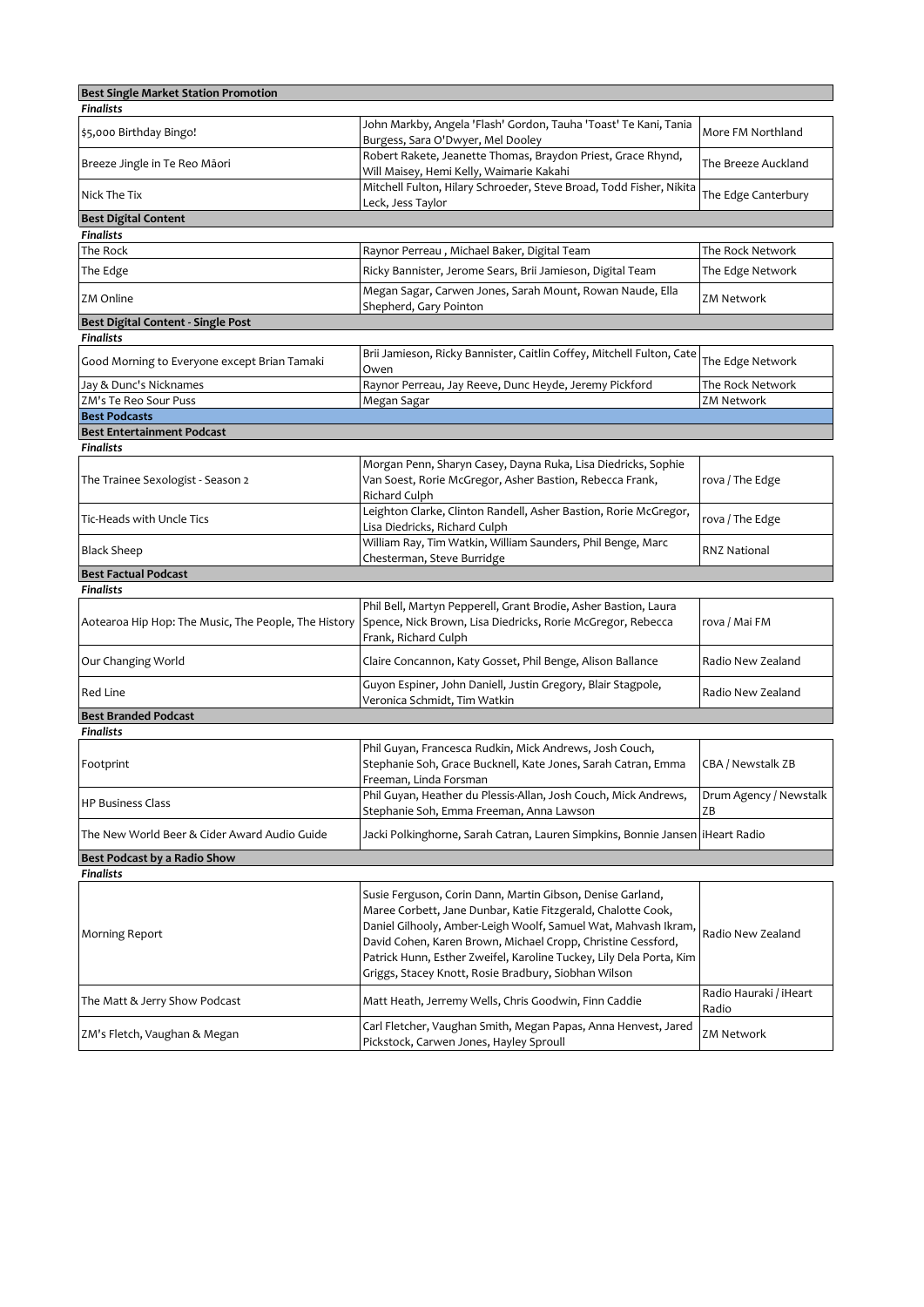| 'The Blackie Award'                             |                                                                                                                                                        |                       |
|-------------------------------------------------|--------------------------------------------------------------------------------------------------------------------------------------------------------|-----------------------|
| <b>Finalists</b>                                |                                                                                                                                                        |                       |
| Hayley's Driver's Licence                       | Hayley Sproull                                                                                                                                         | ZM Network            |
| Catching a Cheater                              | Sharyn Casey, Jayden King, Dan Webby, Raynor Perreau                                                                                                   | The Edge Network      |
| The Hauraki Big Show - Caravan Withdrawal       | Jason Hoyte, Mike Minogue, Joseph Shuker, Chris Key, Joe Durie,<br>Tom Harper, Lauren Simpkins, Joel Harrison                                          | Radio Hauraki Network |
| <b>Best Programmes</b>                          |                                                                                                                                                        |                       |
| <b>Best Access Radio Programme</b>              |                                                                                                                                                        |                       |
| <b>Finalists</b>                                |                                                                                                                                                        |                       |
| Radio Toranj                                    | Hero Modares, Milad Yazdanpanah                                                                                                                        | Plains FM             |
| Getting Here: Migration Stories by NZ Refugees  | Lana Hart, Mehdi Azimi, Bryony LaLaštovička                                                                                                            | Plains FM             |
| Best Children's Programme                       |                                                                                                                                                        |                       |
| <b>Finalists</b>                                |                                                                                                                                                        |                       |
| Ali & Gab                                       | Suzy Cato, Trevor Plant, Phil Yule, Brad Hemingway, Jack<br>Andrews                                                                                    | <b>Treehut Ltd</b>    |
| Marcus Lush Nights Kids' Talkback               | Marcus Lush, Dan Goodwin                                                                                                                               | Newstalk ZB           |
| Storytime                                       | Duncan Smith                                                                                                                                           | <b>RNZ National</b>   |
| Best Daily or Weekly Feature - Factual          |                                                                                                                                                        |                       |
| <b>Finalists</b>                                |                                                                                                                                                        |                       |
| <b>Black Sheep</b>                              | William Ray, Tim Watkin                                                                                                                                | <b>RNZ National</b>   |
| Our Changing World                              | Claire Concannon, Katy Gosset, Phil Benge, Alex Harmer, Alison<br>Ballance                                                                             | <b>RNZ National</b>   |
| Country Life                                    | Carol Stiles, Sally Round, Cosmo Kentish-Barnes, Duncan Smith                                                                                          | RNZ National          |
| <b>Best Documentary or Factual Talk Feature</b> |                                                                                                                                                        |                       |
| <b>Finalists</b>                                |                                                                                                                                                        |                       |
| Fragments                                       | Katy Gosset, Justin Gregory, Tim Watkin, Alex Harmer, Kangi<br>Powick, Kadambari Raghukumar, Sandra Close, Julie Hutton, Nate RNZ National<br>McKinnon |                       |
| Untold Pacific                                  | Sonia Yee, Koro Vaka Úta, William Saunders, Marc Chesterman,<br>Sefa Taouma, Tuki Laumea, Tim Watkin                                                   | <b>RNZ National</b>   |
| Red Line                                        | Guyon Espiner, John Daniell, Justin Gregory, Blair Stagpole,<br>Veronica Schmidt, Tim Watkin                                                           | <b>RNZ National</b>   |
| <b>Best Music Feature</b>                       |                                                                                                                                                        |                       |
| <b>Finalists</b>                                |                                                                                                                                                        |                       |
| Ed Sheeran Takeover                             | Martijn Hehewerth, Grant Brodie, Clinton Randell, Steph Monks,<br>Chris Parker, Hamish Phipps, Callum Payne                                            | The Edge Network      |
| The Breeze Top 100 80's Countdown               | Will Maisey, Kris Edwards, Rick Dees, Jimmy Barnes, Annie<br>Crummer, John Parr, Kim Wilde, Ivan Laskov, Paul Hollins,<br>Matthew Wilder               | The Breeze Network    |
| The George FM DNB Hundy                         | Dan Matthews, Shawn Cleaver, Dean Campbell, Kieran Bell, Tiki<br>Taane, Ben Whitehead, Corbin Baxter                                                   | George FM Network     |
| <b>Best Hosts</b>                               |                                                                                                                                                        |                       |
| <b>Best Network Team Show</b>                   |                                                                                                                                                        |                       |
| <b>Finalists</b>                                |                                                                                                                                                        |                       |
| ZM's Fletch, Vaughan & Megan                    | Carl Fletcher, Vaughan Smith, Megan Papas, Anna Henvest, Sarah<br>Mount, Jared Pickstock, Carwen Jones, Hayley Sproull                                 | <b>ZM Network</b>     |
| The Morning Rumble                              | Roger Farrelly, Andrew Mulligan, Bryce Casey, Mel Abbot, Ryan<br>Maguire, Guy Mansell                                                                  | The Rock Network      |
| ZM's Bree & Clint                               | Bree Tomasei, Clint Roberts, Ben McDowell, Anastasia Loeffen                                                                                           | <b>ZM Network</b>     |
| The Hits Breakfast with Jono & Ben              | Jono Pryor, Ben Boyce, Ben Humphrey, Julie Wrathall                                                                                                    | The Hits Network      |
| Best Network Music Host / Duo                   |                                                                                                                                                        |                       |
| <b>Finalists</b>                                |                                                                                                                                                        |                       |
| Robert Scott                                    | Breeze Drive                                                                                                                                           | The Breeze Network    |
| Sean Hill & Sophie Nathan                       | The Edge Nights                                                                                                                                        | The Edge Network      |
| Steph Monks                                     | The Edge Workday                                                                                                                                       | The Edge Network      |
| <b>Best Local Team Show</b><br><b>Finalists</b> |                                                                                                                                                        |                       |
|                                                 | John Markby, Angela 'Flash' Gordon, Tauha 'Toast' Te Kani, Tania                                                                                       |                       |
| John, Flash & Toast                             | <b>Burgess</b>                                                                                                                                         | More FM Northland     |
| Callum & P                                      | Callum Procter, Patrina Roche                                                                                                                          | The Hits Dunedin      |
| Robert & Jeanette                               | Robert Rakete, Jeanette Thomas, Will Maisey, Braydon Priest                                                                                            | The Breeze Auckland   |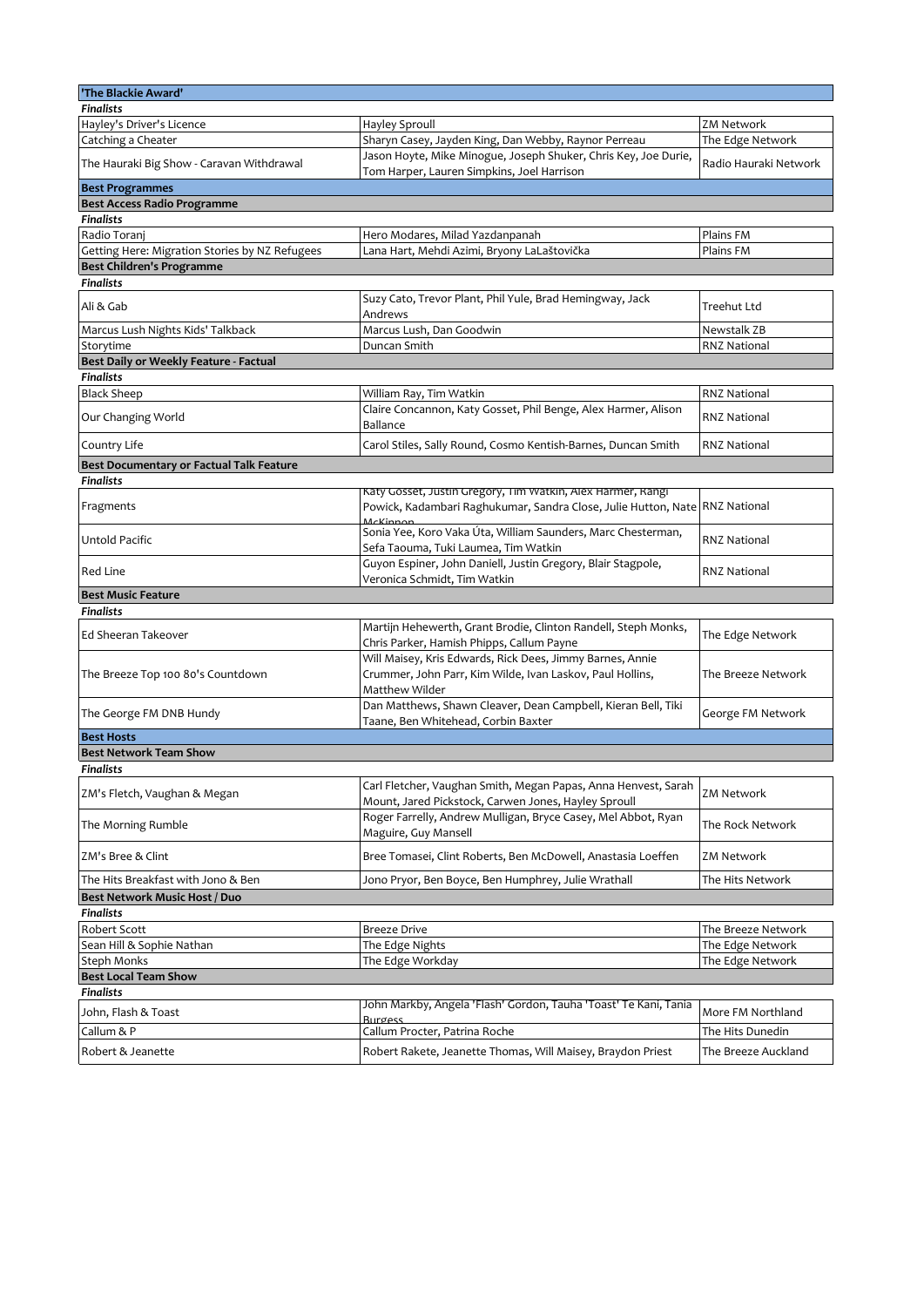| <b>Best Local Music Host</b>                              |                                                                                                                                                                                                       |                     |
|-----------------------------------------------------------|-------------------------------------------------------------------------------------------------------------------------------------------------------------------------------------------------------|---------------------|
| <b>Finalists</b>                                          |                                                                                                                                                                                                       |                     |
| <b>Blair Kiddey</b>                                       |                                                                                                                                                                                                       | The Breeze Nelson   |
| Dave Nicholas                                             |                                                                                                                                                                                                       | The Hits Auckland   |
| Amber Russell                                             |                                                                                                                                                                                                       | More FM Canterbury  |
| Best Show - Non Surveyed Market                           |                                                                                                                                                                                                       |                     |
| <b>Finalists</b>                                          |                                                                                                                                                                                                       |                     |
| Breakfast with Phill Hooper                               | Phill Hooper                                                                                                                                                                                          | Hokonui Ashburton   |
| More FM Rodney Breakfast with Brent & Jacque              | Brent Burridge, Jacque Tucker, Jason Royal, Dean McGovern,<br>Anna McGovern                                                                                                                           | More FM Rodney      |
| More FM Breakfast with Andrew Leiataua                    | Andrew Leiataua, Rodger Clamp, Dave Rybinski, Andrew<br>Chapman                                                                                                                                       | More FM Taupo       |
| Best Talk Presenter - Breakfast or Drive                  |                                                                                                                                                                                                       |                     |
| <b>Finalists</b>                                          |                                                                                                                                                                                                       |                     |
| Susie Ferguson, Corin Dann                                | <b>Morning Report</b>                                                                                                                                                                                 | <b>RNZ National</b> |
| Mike Hosking                                              | The Mike Hosking Breakfast                                                                                                                                                                            | Newstalk ZB Network |
| Heather du Plessis-Allan                                  |                                                                                                                                                                                                       |                     |
|                                                           | Heather du Plessis-Allan Drive                                                                                                                                                                        | Newstalk ZB Network |
| Best Talk Presenter - Non-Breakfast or Drive              |                                                                                                                                                                                                       |                     |
| <b>Finalists</b>                                          |                                                                                                                                                                                                       |                     |
| Kate Hawkesby                                             | Early Edition with Kate Hawkesby                                                                                                                                                                      | Newstalk ZB Network |
| Marcus Lush                                               | Marcus Lush Nights                                                                                                                                                                                    | Newstalk ZB Network |
| Simon Barnett & James Daniels                             | Simon Barnett & James Daniels Afternoons                                                                                                                                                              | Newstalk ZB Network |
| Kim Hill                                                  | Saturday Morning                                                                                                                                                                                      | <b>RNZ National</b> |
| <b>Best New Broadcaster</b>                               |                                                                                                                                                                                                       |                     |
| <b>Best New Broadcaster - Journalist</b>                  |                                                                                                                                                                                                       |                     |
| <b>Finalists</b>                                          |                                                                                                                                                                                                       |                     |
| Aaron Dahmen                                              |                                                                                                                                                                                                       | Newstalk ZB Network |
| Jason Walls                                               |                                                                                                                                                                                                       | Newstalk ZB Network |
| Louise Ternouth                                           |                                                                                                                                                                                                       | <b>RNZ National</b> |
| Best New Broadcaster - Off-Air                            |                                                                                                                                                                                                       |                     |
| <b>Finalists</b>                                          |                                                                                                                                                                                                       |                     |
| Jak Pickering                                             |                                                                                                                                                                                                       | Tahu FM             |
| Raynor Perreau                                            |                                                                                                                                                                                                       | MediaWorks          |
| Shannon Trim                                              |                                                                                                                                                                                                       | Coast Network       |
| <b>Best New Broadcaster - On-Air</b>                      |                                                                                                                                                                                                       |                     |
| <b>Finalists</b>                                          |                                                                                                                                                                                                       |                     |
| Matthew Pledger                                           |                                                                                                                                                                                                       | More FM Auckland    |
| Meg Wyatt                                                 |                                                                                                                                                                                                       | <b>ZM Network</b>   |
| Sophie Nathan                                             |                                                                                                                                                                                                       | The Edge Network    |
| The Johnny Douglas Award                                  |                                                                                                                                                                                                       |                     |
| <b>Finalists</b>                                          |                                                                                                                                                                                                       |                     |
| Brenna Creahan                                            |                                                                                                                                                                                                       | <b>NZME</b>         |
| Cameron Bevan                                             |                                                                                                                                                                                                       | MediaWorks          |
| Jessica Dermody                                           |                                                                                                                                                                                                       |                     |
| <b>Best News &amp; Sport</b>                              |                                                                                                                                                                                                       |                     |
| <b>Best News or Sports Journalist</b><br><b>Finalists</b> |                                                                                                                                                                                                       |                     |
| Anusha Bradley                                            |                                                                                                                                                                                                       | <b>RNZ National</b> |
| <b>Elliott Smith</b>                                      |                                                                                                                                                                                                       | Newstalk ZB Network |
| Samantha Olley                                            |                                                                                                                                                                                                       | <b>RNZ National</b> |
| Best News Story - Team Coverage                           |                                                                                                                                                                                                       |                     |
| <b>Finalists</b>                                          |                                                                                                                                                                                                       |                     |
| National's Leadership Drama                               | Newstalk ZB Team                                                                                                                                                                                      | Newstalk ZB Network |
| Checkpoint - 2021 Summer Olympics                         | Pip Keane, Annabel Bania, Lisa Owen, Matthew Hutching, Calvin<br>Samuel, Alex Aylett-McMillan, Nick Monro, Nick Truebridge,<br>Louise Termouth, Marika Khazabi, Tim Brown, Clay Wilson, Maja<br>Burry | <b>RNZ National</b> |
| Delta 2021                                                | Newstalk ZB Team                                                                                                                                                                                      | Newstalk ZB Network |
| New Lynn Terrorist Attack                                 | Newstalk ZB Team                                                                                                                                                                                      | Newstalk ZB Network |
|                                                           |                                                                                                                                                                                                       |                     |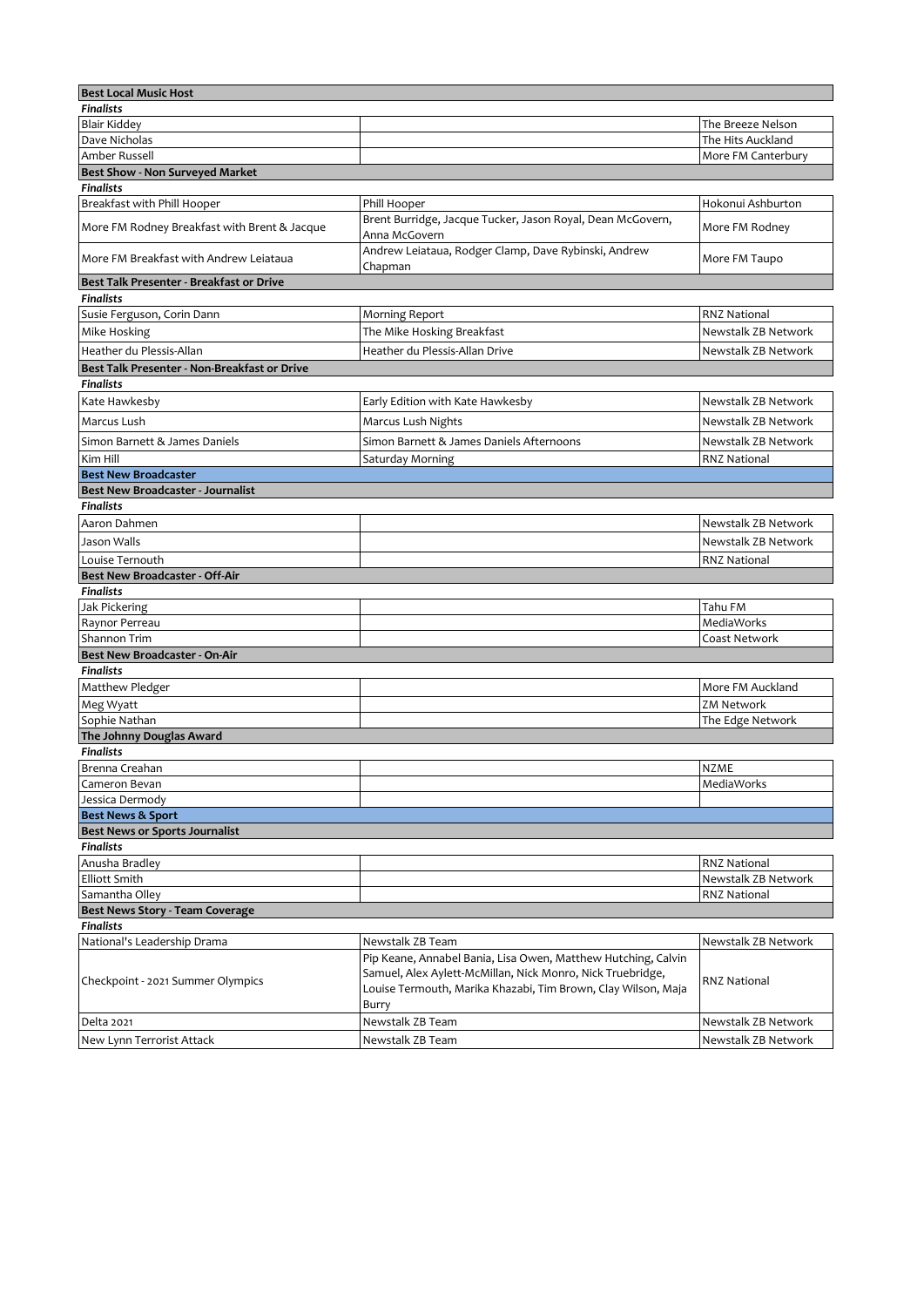| <b>Best Newsreader</b>                                         |                                                                                                                                                                               |                                |
|----------------------------------------------------------------|-------------------------------------------------------------------------------------------------------------------------------------------------------------------------------|--------------------------------|
| <b>Finalists</b>                                               |                                                                                                                                                                               |                                |
| Niva Retimanu                                                  |                                                                                                                                                                               | Newstalk ZB Network            |
| Rachel Jackson-Lees                                            |                                                                                                                                                                               | Hits / ZM / Hauraki /<br>Coast |
| Raylene Ramsay                                                 |                                                                                                                                                                               | Newstalk ZB Network            |
| Best Sports Reader, Presenter or Commentator                   |                                                                                                                                                                               |                                |
| <b>Finalists</b>                                               |                                                                                                                                                                               |                                |
| D'Arcy Waldegrave                                              | All Sport Breakfast & Sportstalk                                                                                                                                              | Newstalk ZB Network            |
| Brian Kelly                                                    | The Country Sport Breakfast                                                                                                                                                   | Gold AM Network                |
| Jason Pine                                                     | Weekend Sport                                                                                                                                                                 | Newstalk ZB Network            |
| Best Sports Story - Team Coverage                              |                                                                                                                                                                               |                                |
| <b>Finalists</b>                                               |                                                                                                                                                                               |                                |
| 2021 America's Cup                                             | Peter Montgomery, Chris Steel, Angus Mabey, Andy McDonnell,<br>Newstalk ZB Team                                                                                               | Newstalk ZB Network            |
| ICC World Test Championship                                    | Bryan Waddle, Jeremy Coney, Andrew Alderson, Malcolm Jordan,<br>Peter McGlashan, Craig Cumming, Andy McDonnell                                                                | Gold AM Network                |
| Tokyo Olympics                                                 | Newstalk ZB Team, Andy McDonnell                                                                                                                                              | Newstalk ZB Network            |
| <b>Best Marketing &amp; Integration</b>                        |                                                                                                                                                                               |                                |
| <b>Best Client Promotion/Activation</b>                        |                                                                                                                                                                               |                                |
| <b>Finalists</b>                                               |                                                                                                                                                                               |                                |
| Bree & Clint Listener Box Meal                                 | Dannii Gardner, Danielle Tolich, Bree Tomasei, Clint Roberts, Ben<br>McDowell, Anastasia Loeffen, Celia Whitley                                                               | <b>ZM Network</b>              |
| Jono & Ben's Battery Operated Torch Tour with The<br>Warehouse | Harriett Whiting, Danielle Tolich, Ben Boyce, Jono Pryor, Ben<br>Humphrey, Margaret Hawker, Gareth McDonald, Ben Sullivan,<br>Sarah De Villiers, Jessica Boell, Anthony Plant | The Hits Network               |
| Neon Secret Sound                                              | Celia Whitley, Ross Flahive, Gary Pointon, Alistair Cockburn, Aileen<br>Lau, Danielle Tolich, Megan Sagar, Ella Shepherd, Sarah Mount,<br>Jacqui Roberts                      | ZM Network                     |
| <b>KFC Craving Vaxx Facts</b>                                  | Aileen Lau, Danielle Tolich, Ben McDowell, Rosie Gordon, Georgia<br>Burt, Azura Lane, Megan Sagar, Rowan Naude, Sarah Mount,<br>Cameron Mansel, Astley Nathan, Ben Sullivan   | ZM & Flava                     |
| <b>Best Marketing Campaign</b>                                 |                                                                                                                                                                               |                                |
| <b>Finalists</b>                                               |                                                                                                                                                                               |                                |
| Jono & Ben's 5 Words for \$5k                                  | Jacqui Davis, Emily Hancox, Todd Campbell, Xanthe Williams, Ben<br>Humphrey, Jono Pryor, Ben Boyce                                                                            | The Hits Network               |
| Newstalk ZB Brand                                              | Monique Hodgson, Xanthe Williams                                                                                                                                              | Newstalk ZB                    |
| Play ZM                                                        | Jacqui Davis, Jennifer Pryor, Xanthe Williams, Ross Flahive                                                                                                                   | ZM Network                     |
| <b>Best Commercial Campaign</b>                                |                                                                                                                                                                               |                                |
| <b>Finalists</b>                                               |                                                                                                                                                                               |                                |
| Confinement Escape Rooms Taupo - Are You In?                   | Lucas Hogan, Cara Botica, Rew Shearer, Stephen Lovatt, Jacquie<br>Nairn, Glenn Hart, Lucas Hogan, Daniel Wood, Adam Pomana                                                    | ZM Taupo                       |
| NRC - Bits & Pieces Campaign                                   | Alastair Barran, Chris Hurring                                                                                                                                                | MediaWorks                     |
| NRC - Road Safety Strategy                                     | Alastair Barran, Chris Hurring                                                                                                                                                | MediaWorks                     |
| <b>Best Commercial Production</b>                              |                                                                                                                                                                               |                                |
| Finalists                                                      |                                                                                                                                                                               |                                |
| Mai Morning Crew 'Wake Up' Jingle                              | Kieran Bell, Grant Brodie, Callum Rei, Equippers Church Choir                                                                                                                 | Mai FM                         |
| NRC - Bits & Pieces                                            | Alastair Barran, Chris Hurring, Hamish Nixon, Hannah Venneman,<br>Tiegan Lilley, Jeremy Pickford                                                                              | MediaWorks                     |
| NRC - Timeline                                                 | Alastair Barran, Chris Hurring, Hamish Nixon, Hannah Venneman,<br>Kim Sole, Jess Smith                                                                                        | MediaWorks                     |